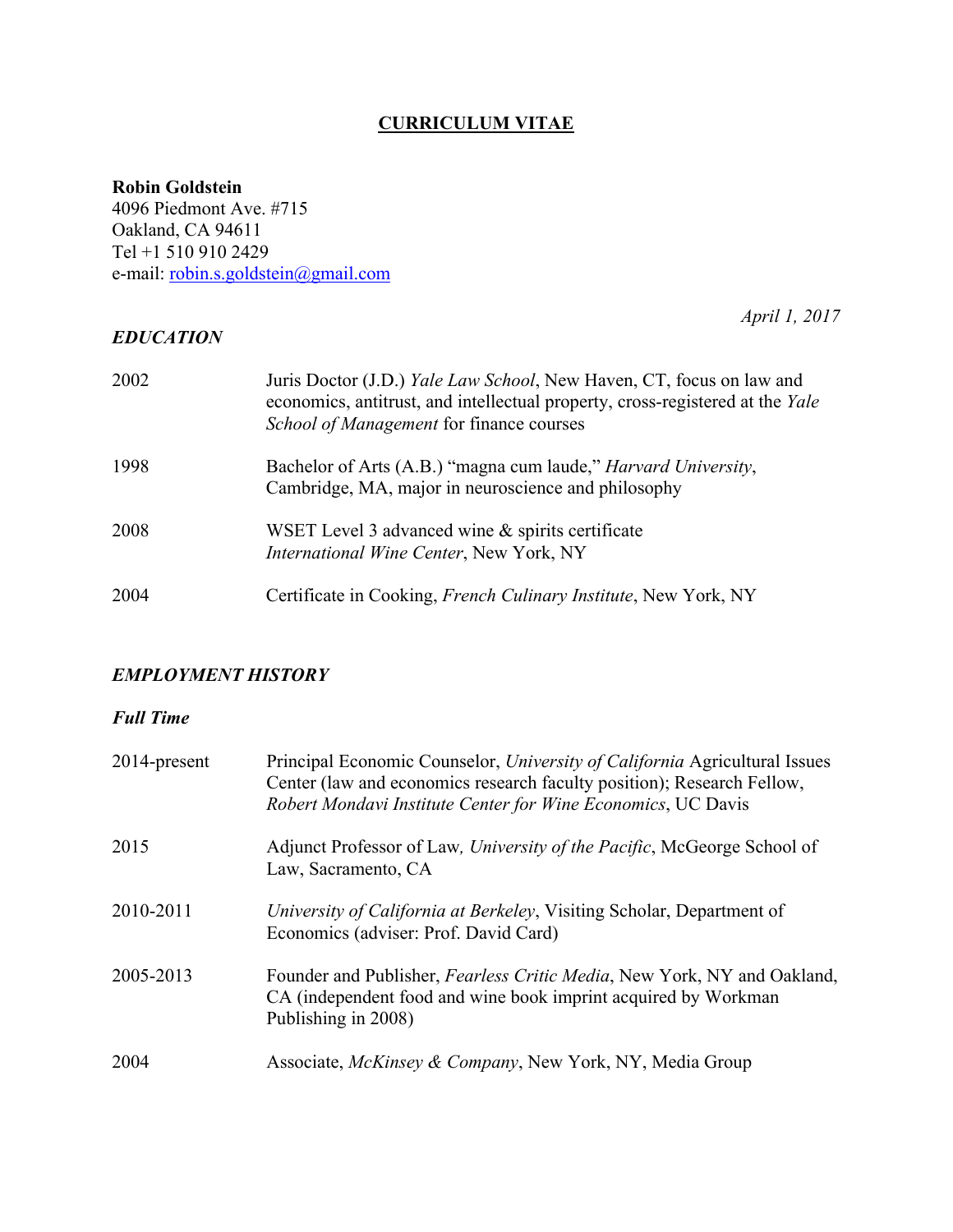| 2001 | Summer Associate, McKinsey & Company, New York, NY, Media Group                                     |
|------|-----------------------------------------------------------------------------------------------------|
| 2001 | Summer Associate, Allen & Overy LLP, London, International Capital<br>Markets, US Law Group         |
| 2000 | Summer Associate, <i>Dewey Ballantine LLP</i> , New York, NY, Intellectual<br><b>Property Group</b> |

# *Other Positions Held*

| 2015-present | Ongoing US-China cross-border economic consulting work:<br>• Economic Adviser to CEO of Xiamen Air, a SkyTeam partner<br>• Tourism & Development Adviser to local government of Kulangsu Island,<br>China's 2017 nominee for UNESCO World Cultural Heritage Site status<br>• Economic Adviser to CEO of American Football League of China |
|--------------|-------------------------------------------------------------------------------------------------------------------------------------------------------------------------------------------------------------------------------------------------------------------------------------------------------------------------------------------|
| 2009-2011    | New York Times "Freakonomics" blog, Contributor                                                                                                                                                                                                                                                                                           |
| 2001-2002    | Yale Law & Technology Society, Yale Law School, President                                                                                                                                                                                                                                                                                 |
| 2009-2011    | <i>Yale Journal of International Law, Editor</i>                                                                                                                                                                                                                                                                                          |
| 1995-2008    | Travel guidebook writer, Fodor's Travel Guides (Random House),<br>Concierge.com (Condé Nast), Let's Go Italy, Spain, Mexico, Ecuador, El<br>Salvador, Argentina, Chile, Thailand, and Hong Kong.                                                                                                                                          |

# *AWARDS, DISTINCTIONS, AND MEMBERSHIPS*

| $2013$ -present | Fellow, US-China Young Leaders' Forum (diplomatic program of the<br>National Committee on US-China Relations) |
|-----------------|---------------------------------------------------------------------------------------------------------------|
| $2013$ -present | Fellow, American Association of Wine Economists (AAWE)                                                        |
| 2004            | Winner, Yale Entrepreneurial Society "Y50K" business plan competition                                         |
| 2002            | Admitted to Massachusetts Bar (current member as well)                                                        |
| 1997            | Phi Beta Kappa, Harvard College, 1997, one of 24 members in class of<br>1,600 elected to PBK as a junior      |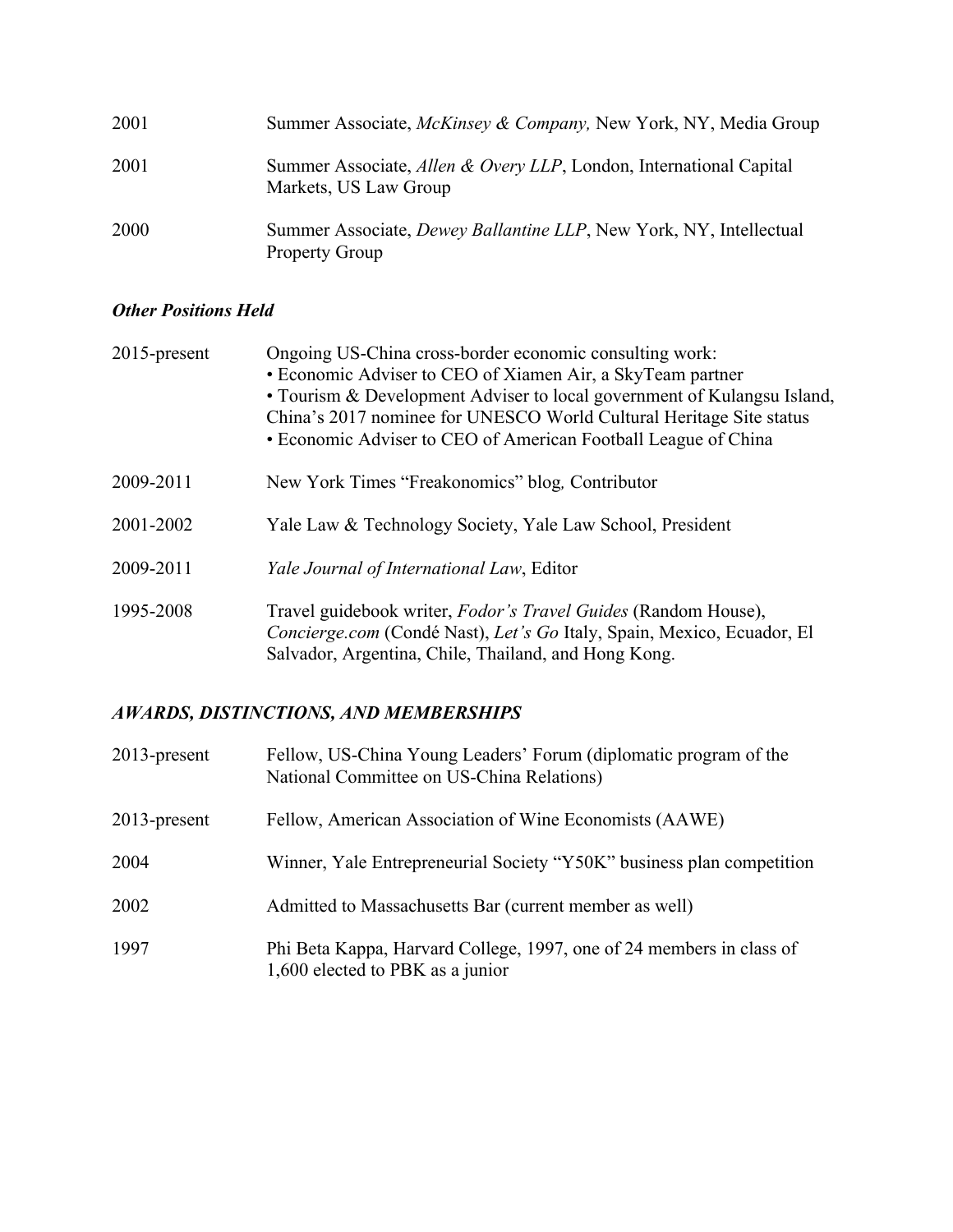## *PUBLICATIONS*

## *ARTICLES IN REFEREED JOURNALS*

- 1) Catapano, R., Buttrick, N., Widness, J., Goldstein, R., and Santos, L.R., (2014). Capuchin Monkeys Do Not Show Human-Like Pricing Effects. *Frontiers in Decision Neuroscience,* 5(1330).
- 2) Bohannon, J., Goldstein, R., and Herschkowitsch, A. (2010). Can People Distinguish Pâté from Dog Food? *Chance*, 23(2), 43–46.
- 3) Goldstein, R. (2010). Book review, *Parker's Wine Bargains*, by Robert M. Parker, Jr. *Journal of Wine Economics*, 5(1), 209–216.
- 4) Goldstein, R., Almenberg, J., Dreber, A., Emerson, J., and Herschkowitsch, A. (2008). Do More Expensive Wines Taste Better? Evidence From A Large Sample of Blind Tastings. *Journal of Wine Economics*, 3(2), 1–9. (132 Google Scholar citations.)
- 5) Goldstein, R. (2000). Book review, *Trademark Counterfeiting, Product Piracy, and the Billion-Dollar Threat to the US Economy*, by Paul Paradise. *Yale Journal of International Law* 25(2), 563–567.
- 6) Goldstein, R. (1997). Machine Analogies and Categories of Consciousness. *Harvard Brain* 3(1), 19–26.

# *OTHER ARTICLES, BOOK CHAPTERS, WORKING PAPERS*

- 1) Goldstein, R. (2016). Why You Don't Need Fish Oil Supplements. *Men's Health,* April 20, 2016.
- 2) Almenberg, J., Dreber, A., and Goldstein, R. (2014). Hide the Label, Hide the Difference? *American Association of Wine Economics Working Paper* #165.
- 3) Bohannon, J., Goldstein, R., and Herschkowitsch, A. (2009). Can People Distinguish Pâté from Dog Food? *American Association of Wine Economics Working Paper* #36.
- *4)* Goldstein, R., Almenberg, J., Dreber, A., Emerson, J., and Herschkowitsch, A. (2008). Do More Expensive Wines Taste Better? Evidence From A Large Sample of Blind Tastings. *American Association of Wine Economics Working Paper* #16.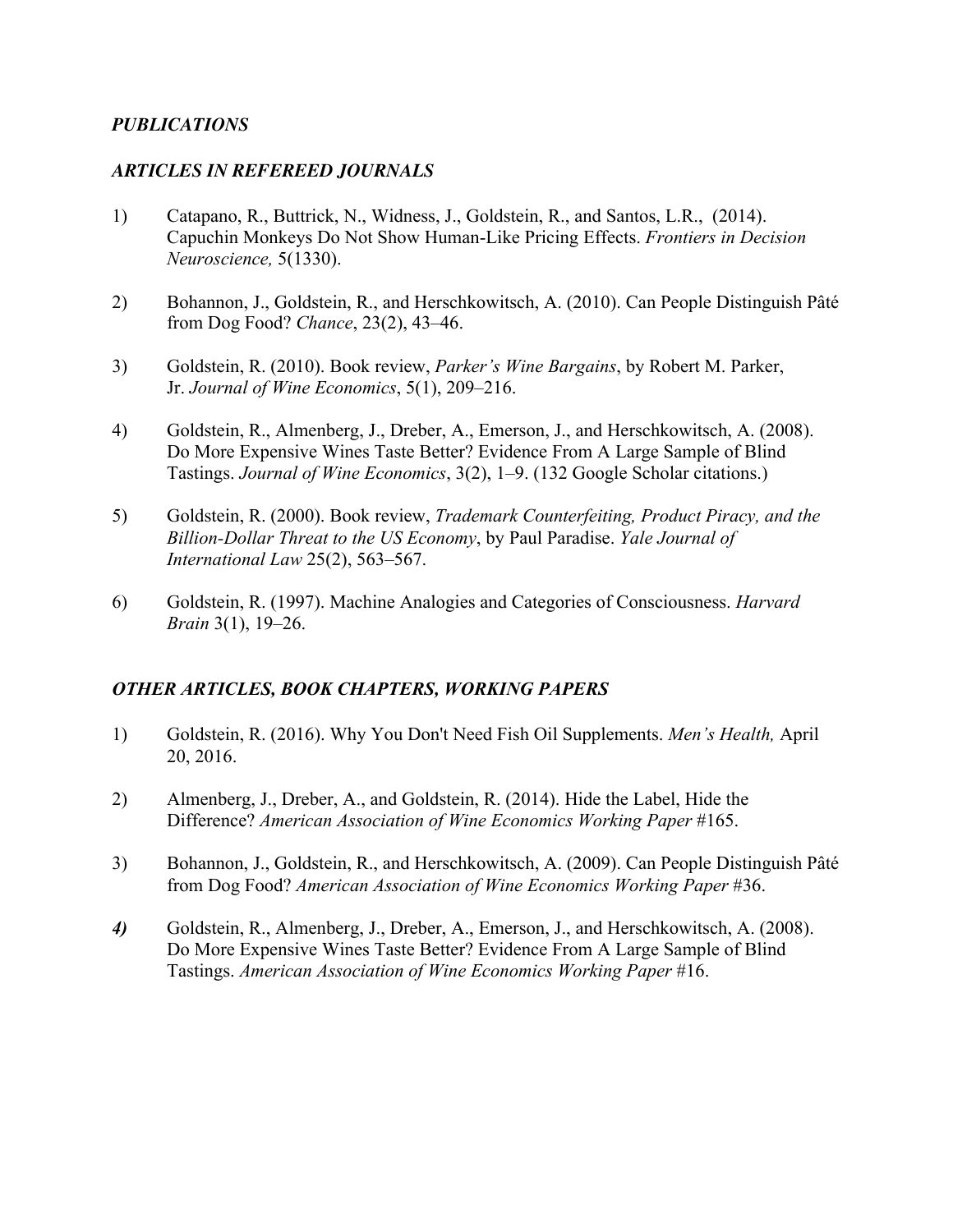## *IN PREPARATION*

- 1) Alston, J., Gaeta, D., and Goldstein, R., Eds. *The Economics of Luxury Wine.* Textbook under contract with Harcourt Brace (Macmillan).
- 2) Goldstein, R. Do Premium and Generic Consumer Prices Diverge? Evidence from the Wine, Beer, and Marijuana Industries.
- 3) Ashenfelter, O., Riddell, C., and Goldstein, R., Do Expert Ratings Measure Quality? The Case of Restaurant Wine Awards. Goldstein, R. Price-Quality Inversion? An Examination of Sub-Segments in Saturated Consumer Goods Markets.
- 4) Ariely, D., Goldstein, R., and Norton, M., Do Wine Experts Taste Better? Evidence From A Wine Store Field Experiment.
- 5) Ariely, D., Goldstein, R., and Norton, M., Does French Taste Better? Language Cues in Wine Tasting Evaluations.
- 6) Goldstein, R. and Fuentes, M. Lovers, Haters, and Snobs: J-Curvature and Expert Effects in Star Ratings.

## *PROCEEDINGS AND PRESENTATIONS (selected)*

International Consortium on Applied Bioeconomy Research, Berkeley, CA, July 2017. "A Selective History of Muckraking from 1906 to Today."

American Association of Wine Economists, Padova, Italy, June 2017. "Do Premium and Generic Consumer Prices Diverge? Evidence from the Wine and Marijuana Industries."

American Agricultural and Applied Economics Association, Chicago, IL, July 2017. "The Economics of Cannabis in California." Panel presentation.

American Agricultural and Applied Economics Association, Chicago, IL, July 2017. "Wine vs. Beer: An Economic Showdown." Panel presentation.

Beeronomics, Copenhagen, Denmark, June 2017. "Do Premium and Generic Consumer Prices Diverge? Evidence from the Wine, Beer, and Marijuana Industries."

Beeronomics, Seattle, WA, 2015. "Hide the Label, Hide the Difference?" Joint work with Johan Almenberg and Anna Dreber.

American Association of Wine Economists, Mendoza, Argentina, May 2015. "Price-Quality Inversion: Unexpected effects of information signals on consumer experience in wine, beer, and other hedonic product markets."

University of Bordeaux, Department of Economics, Laboratory of Analysis and Research in Economics and International Finance, April 2015. "The Inferiority Premium: Evidence for Price-Quality Inversion in Consumer Markets."

American Association of Wine Economists, Walla Walla, WA, June 2014. "Do More Expensive Things Taste Worse? Some Working Economic Hypotheses on Snobbery."

American Association of Wine Economists, Stellenbosch, South Africa, June 2013. "Combining the Love and the Hate: Hedonic Asymmetries in Wine Rating Scales."

Eastern Economic Association, New York, NY, May 2013. "The Benefits of Being Tipsy: Behavior Under the Influence of Moderate Amounts of Alcohol."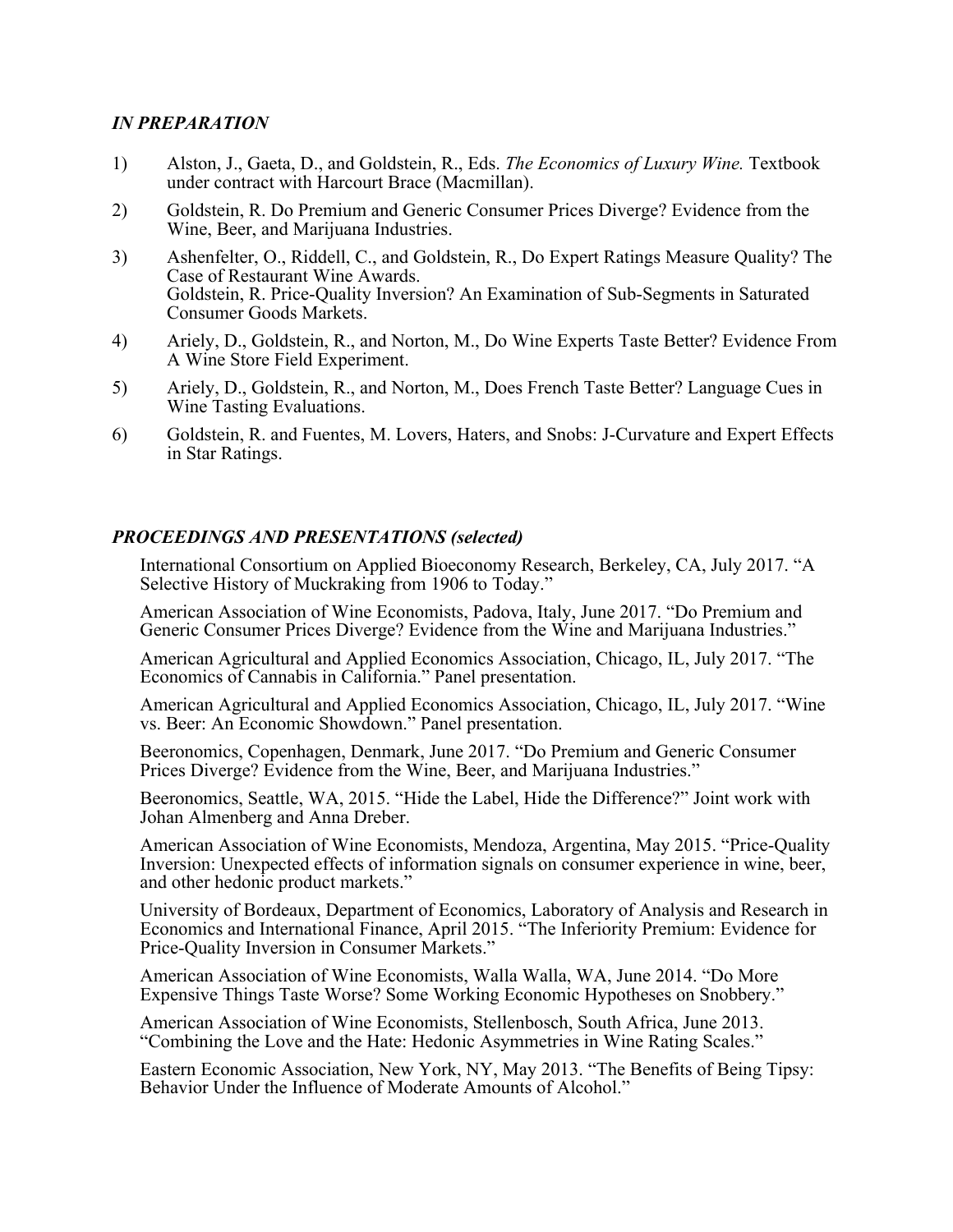Roosevelt University, Chicago, IL, April 2013. "Doctors of Strange Love: Deliberate Disutility in Markets for Beer, Food, and Medical Marijuana."

Enometrics XIX, Vineyard Data Quantification Society and European Association of Food Economists, Coimbra, Portugal, May 2012. "Strange Brew: European Lagers Not So Distinct?" Joint work with Johan Almenberg, Seamus Campbell, Anna Dreber, and Alexis Herschkowitsch.

Association for Private Enterprise Education, Las Vegas, Nevada, March 2012. "Can Americans distinguish between different brands of European pale lager beer?" Joint work with Johan Almenberg, Seamus Campbell, Anna Dreber, and Alexis Herschkowitsch.

International Food Bloggers Conference (IFBC), Santa Monica, CA, November 2011. "Blogging Your Values: Panel Discussion." With Barnaby Dorfman, Dianne Jacob, and Linda Miller Nicholson.

International Food Bloggers Conference (IFBC), New Orleans, LA, August 2011. "Ethics and Values In Food Blogging."

American Association of Wine Economists, Bolzano, Italy, June 2011. "Do Expert Ratings Measure Quality? The Case of Restaurant Wine Awards." Joint work with Orley Ashenfelter and Craig Riddell.

Keynote address, Healthy Menus R&D Collaborative, The Culinary Institute of America at Greystone, St. Helena, CA, June 2011. "Behavioral Economics: How Expectations, From Pricing to Health Messaging, Influence Consumer Food and Drink Decisions."

FENAVIN, Spanish national wine fair, Ciudad Real, Spain, May 2011. "Critiquing the Critics."

Fifth Nordic Behavioral and Experimental Economics Conference, Helsinki, Finland, November 2010. "Modeling the Nocebo Effect: Some Early Experimental Evidence for Negative Price Signals in Blind Tastings."

International Food Bloggers Conference (IFBC), Seattle, WA, August 2010. "The Law and Ethics of Food Blogging."

Federal Reserve Bank, San Francisco, CA, July 2010. "Do Expert Ratings Measure Quality? The Case of Restaurant Wine Awards." Presented by Orley Ashenfelter; joint work with Craig Riddell.

American Association of Wine Economists, Davis, CA, June 2010. "Do Expert Ratings Measure Quality? The Case of Restaurant Wine Awards." Presented by Orley Ashenfelter; joint work with Craig Riddell.

American Association of Wine Economists, Davis, CA, June 2010. "Can People Tell the Difference Between Brands of European Pale Lager Beer?" Joint work with Johan Almenberg, Seamus Campbell, and Alexis Herschkowitsch.

American Association of Wine Economists, Davis, CA, June 2010. Plenary panel on wine competitions and judging. With Orley Ashenfelter, Robert Hodgson, George Taber, and "Pooch" Pucilowski.

University of Houston Alumni Association, Houston, TX, May 2010. "Placebo Effects and the Neuroscience of Food and Wine Tasting."

Authors Weekend, Fairmont Hotel, Scottsdale, AZ, February 2010. "How the Brain Fools the Palate: Lessons From Blind Tasting." With chefs Michael Mina, Michelle Bernstein, Bobby and Jamie Deen, and wine author Karen MacNeil.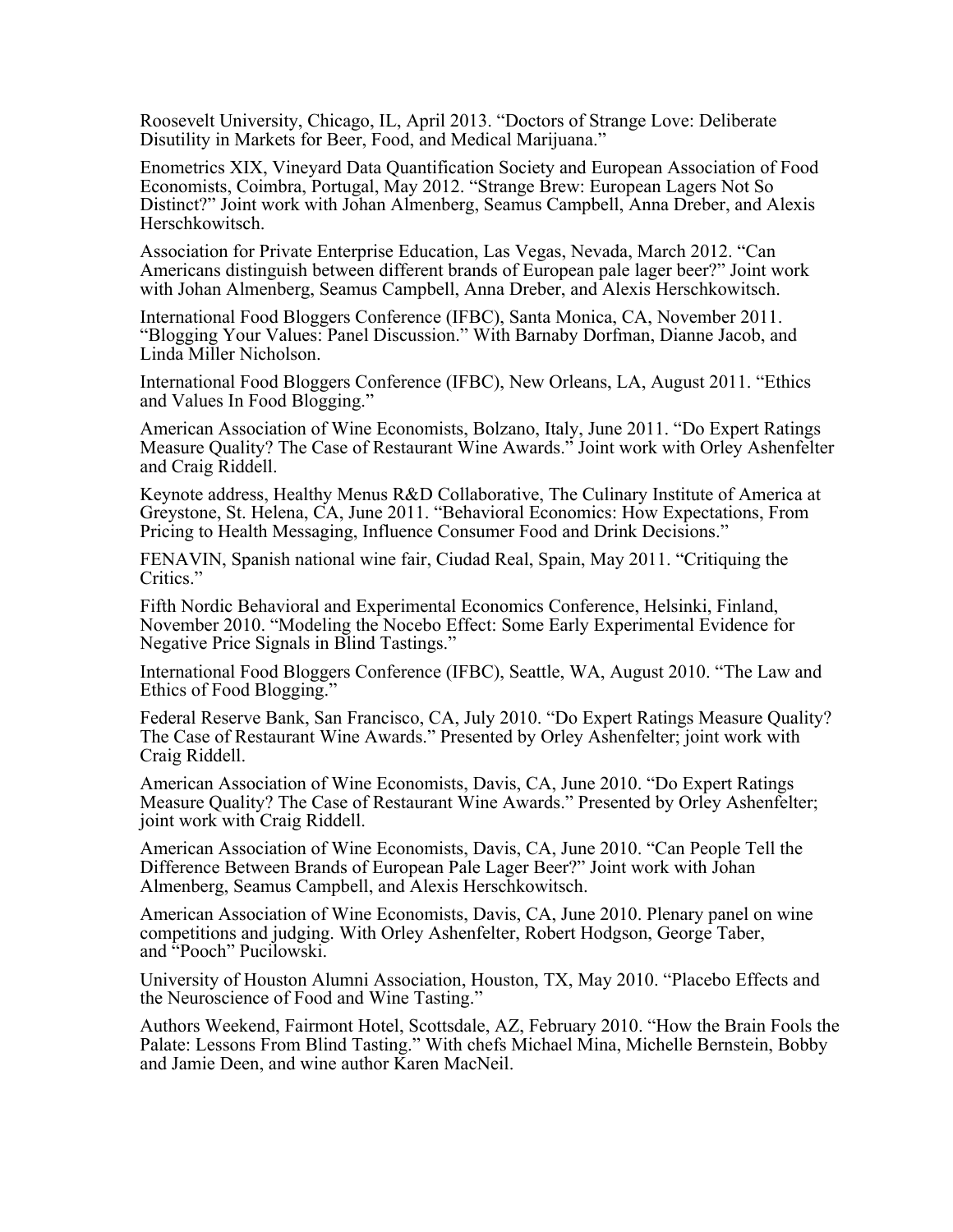Yale Entrepreneurial Institute, New Haven, CT, July 2009. Entrepreneurs & Innovators Series. "The Fearless Critic: Guerrilla Marketing, Entrepreneurship, and Consumer Advocacy."

American Association of Wine Economists, Reims, France, June 2009. "Can People Tell the Difference Between Dog Food and Pâté?" Joint work with John Bohannon and Alexis Herschkowitsch.

FENAVIN, Spanish national wine fair, Ciudad Real, Spain, May 2009. "Blind Tasting and the Honest Wine Movement."

Junior League of Milwaukee, Milwaukee, WI, February 2009. "The Wine Trials." With Alexis Herschkowitsch.

Catavino, Madrid, Spain, November 2008. "The Wine Trials."

American Association of Wine Economists, Portland, OR, August 2008. "Do More Expensive Wines Taste Better? Evidence From A Large Sample of Blind Tastings." Presented with Johan Almenberg; joint work with Anna Dreber, Jay Emerson, Alexis Herschkowitsch, and Jake Katz.

Muhlenberg College, Allentown, PA, 2004. "Food Criticism: Ethical, Financial, and Logistical Challenges." With Clare Murumba.

Universitá degli Studi di Roma (La Sapienza), Rome, Italy, March 2001. "Antitrust and Innovation in the US: The Case of Microsoft."

LUISS Guido Carli University, Rome, Italy, March 2001. "The Law and Economics of the Microsoft Antitrust Case." With Valerio De Luca and Ernest Miller.

Brain and Self Workshop, Elsinore, Denmark, 1997. "Animal Cognition and Consciousness: Defining The Terms."

#### *PUBLISHED BOOKS (as lead author or co-author)*

Goldstein, Robin. Blind Taste: A Defense of Fast Food & Cheap Beer. Chicago: IPG (2015).

Goldstein, Robin, with Alexis Herschkowitsch and Tyce Walters. The Wine Trials 2011. New York: Workman (2010).

Campbell, Seamus, and Robin Goldstein. The Beer Trials. New York: Workman (2010).

Goldstein, Robin, with Alexis Herschkowitsch. The Wine Trials 2010. New York: Workman (2009).

Goldstein, Robin, with Clare Murumba et al. Fearless Critic New Haven Restaurant Guide, 3rd Ed. New York: Workman (2009).

Goldstein, Robin, Dahlman, Christina, Chiou, Justine, TK, and Sandra TK. Fearless Critic Washington DC Area Restaurant Guide. New York: Workman (2009).

Goldstein, Robin, Markovits, Rebecca, and Monika Powe Nelson. Fearless Critic Austin Restaurant Guide, 2nd Ed. Austin: Fearless Critic Media (2008).

Goldstein, Robin. The Wine Trials. New York: Workman (2008).

Goldstein, Robin, Duffy, Sean, and Justin Yu. Fearless Critic Houston Restaurant Guide. Austin: Fearless Critic Media (2007).

Goldstein, Robin, Markovits, Rebecca, and Monika Powe Nelson. Fearless Critic Austin Restaurant Guide. New Haven: Off the Map Press (2006).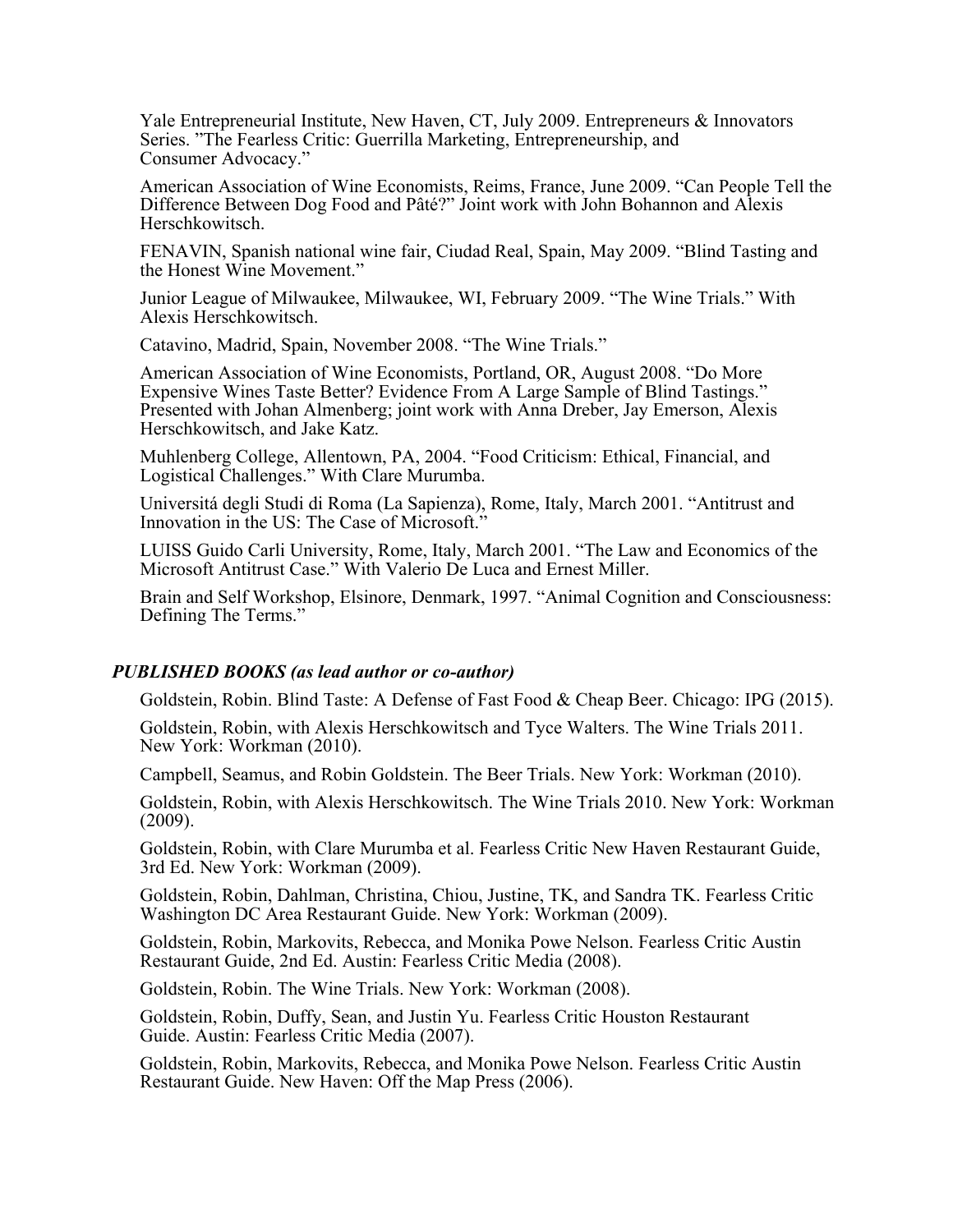Goldstein, Robin, with Clare Murumba. The Menu: New Haven Restaurant Guide, 2nd Ed. New Haven: Off the Map Press (2005).

Goldstein, Robin, and Clare Murumba. The Menu: Northampton, Amherst, and the Five- College Area Restaurant Guide (2004). New Haven: Off the Map Press.

Goldstein, Robin, and Clare Murumba. The Menu: New Haven Restaurant Guide. New Haven: Off the Map Press (2003).

#### *PUBLISHED BOOKS (as editor-in-chief)*

Goldstein, Robin (Ed.). Fearless Critic Austin Restaurant Guide, 4th Ed. New York: Workman (2011).

Goldstein, Robin (Ed.). Fearless Critic Dallas Restaurant Guide, 1st Ed. New York: Workman (2011).

Goldstein, Robin (Ed.). Fearless Critic Houston Restaurant Guide, 3rd Ed. New York: Workman (2011).

Goldstein, Robin (Ed.). Fearless Critic San Antonio Restaurant Guide, 1st Ed. New York: Workman (2011).

Goldstein, Robin (Ed.). Fearless Critic Austin Restaurant Guide, 3rd Ed. New York: Workman (2010).

Goldstein, Robin (Ed.). Fearless Critic Seattle Area Restaurant Guide, 1st Ed. New York: Workman (2010).

Goldstein, Robin (Ed.). Fearless Critic Houston Restaurant Guide, 2nd Ed. New York: Workman (2009).

Goldstein, Robin (Ed.). Fearless Critic Portland Area Restaurant Guide, 1st Ed. New York: Workman (2009).

Goldstein, Robin (Ed.). Let's Go: Mexico 1998. New York: St. Martin's Press (1997).

#### *PUBLISHED BOOKS (as contributing writer)*

Catton, Pia, and Califia Suntree (Eds.). Be Thrifty: How to Live Better with Less (2010). New York: Workman.

Bluestone, Carissa, et al. (Eds.). Fodor's Mexico 2010. New York: Random House (2009).

Johansen, Heidi, et al. (Eds.). Fodor's Thailand 2010. New York: Random House (2009).

Bluestone, Carissa, et al. (Eds.). Fodor's Central America 2009. New York: Random House (2008).

Bluestone, Carissa, et al. (Eds.). Fodor's Mexico 2009. New York: Random House (2008).

Kidder, Laura, et al. (Eds.). Fodor's Hong Kong 2009. New York: Random House (2008).

Lombardi, Matthew, et al. (Eds.). Fodor's Italy 2009. New York: Random House (2008).

Bluestone, Carissa, et al. (Eds.). Fodor's Mexico 2008. New York: Random House (2007).

Gold, Sarah, et al. (Eds.). Fodor's Thailand 2008. New York: Random House (2007).

Lombardi, Matthew, et al. (Eds.). Fodor's Italy 2008. New York: Random House (2007).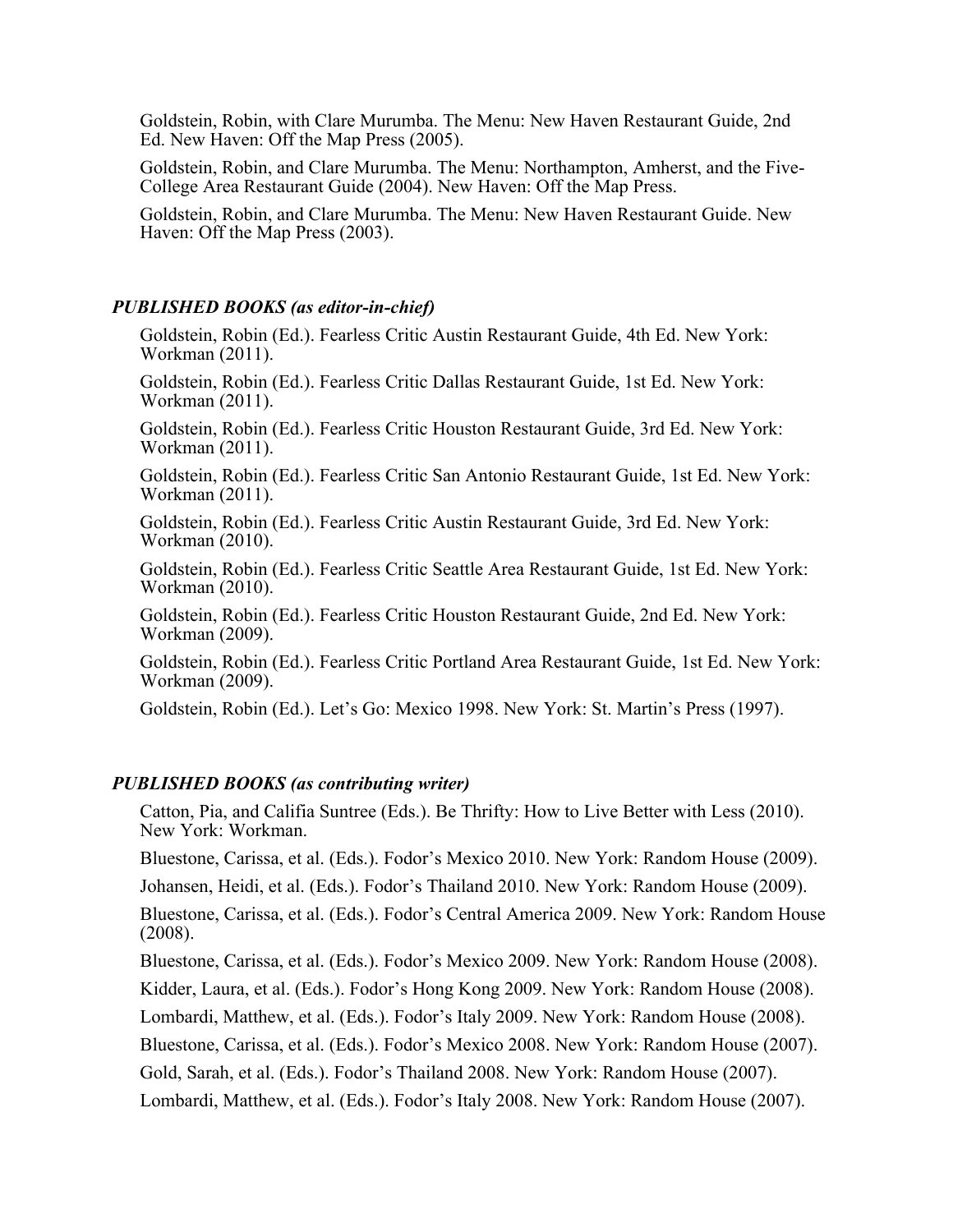Bluestone, Carissa, et al. (Eds.). Fodor's Mexico 2007. New York: Random House (2006). Gold, Sarah, et al. (Eds.). Fodor's Hong Kong 2007. New York: Random House (2006). Lombardi, Matthew, et al. (Eds.). Fodor's Italy 2007. New York: Random House (2006). Lombardi, Matthew, et al. (Eds.). Fodor's Venice 2007. New York: Random House (2006). Lombardi, Matthew, et al. (Eds.). Fodor's Rome 2007. New York: Random House (2006). Kidder, Laura, et al. (Eds.). Fodor's Argentina 2007. New York: Random House (2006). Kidder, Laura, et al. (Eds.). Fodor's Buenos Aires 2007. New York: Random House (2006). Kidder, Laura, et al. (Eds.). Fodor's Chile 2007. New York: Random House (2006). Kidder, Laura, et al. (Eds.). Fodor's Argentina 2006. New York: Random House (2005). Lombardi, Matthew, et al. (Eds.). Fodor's Italy 2006. New York: Random House (2005). Lombardi, Matthew, et al. (Eds.). Fodor's Northern Italy 2006. New York: Random House (2005).

Lombardi, Matthew, et al. (Eds.). Fodor's Rome 2006. New York: Random House (2005). Lombardi, Matthew, et al. (Eds.). Fodor's Italy 2005. New York: Random House (2004).

Lombardi, Matthew, et al. (Eds.). Fodor's Italy 2004. New York: Random House (2003).

Lombardi, Matthew, et al. (Eds.). Fodor's Italy 2003. New York: Random House (2002).

Lombardi, Matthew, et al. (Eds.). Fodor's Italy 2002. New York: Random House (2001).

Rockwood, Caragh, et al. (Eds.). Fodor's Italy 2001. New York: Random House (2000).

Rockwood, Caragh, et al. (Eds.). Fodor's Italy 2000. New York: Random House (1999).

Rockwood, Caragh, et al. (Eds.). UpClose Italy 2000. New York: Random House (1999). Schneider, Elena (Ed.). Let's Go: Spain and Portugal 1999. New York: St. Martin's Press (1998).

Weiss, Taya et al. (Eds.). The Unofficial Guide to Life at Harvard 1999. Cambridge, MA: Harvard Student Agencies Press (1998).

Bergan, Nikia (Ed.). Let's Go: Central America 1998. New York: St. Martin's Press (1997). Beidler, Francis (Ed.). Let's Go: USA 1998. New York: St. Martin's Press (1997).

Portnoy, Anna (Ed.). Let's Go: California 1998. New York: St. Martin's Press (1997).

Valtz, Valerie, et al. (Eds.). The Unofficial Guide to Life at Harvard 1998. Cambridge, MA: Harvard Student Agencies Press (1997).

Unterman, Kate (Ed.). Let's Go: Ecuador and the Galápagos Islands 1997. New York: St. Martin's Press (1996).

Rathod, Jayesh (Ed.). Let's Go: Mexico 1996. New York: St. Martin's Press (1995).